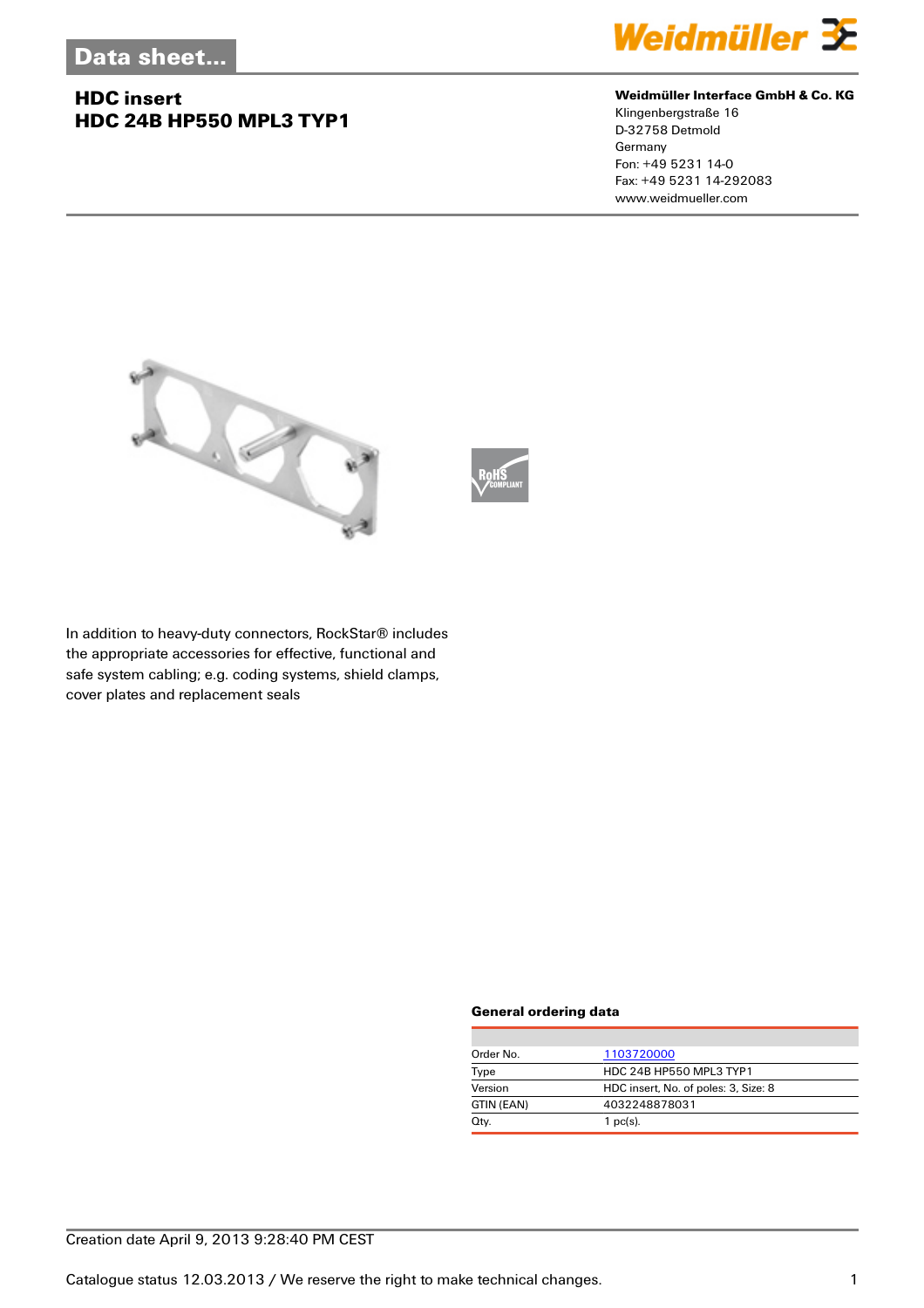## **HDC insert HDC 24B HP550 MPL3 TYP1**

# **Technical data**



### **Weidmüller Interface GmbH & Co. KG**

Klingenbergstraße 16 D-32758 Detmold Germany Fon: +49 5231 14-0 Fax: +49 5231 14-292083

| <b>Dimensions and weights</b> |                                                               |                            |                 |
|-------------------------------|---------------------------------------------------------------|----------------------------|-----------------|
|                               |                                                               |                            |                 |
| Length                        | 140 mm                                                        | Width                      | 42 mm           |
| Height                        | 46 mm                                                         | Mounting dimension - width | $32 \text{ mm}$ |
| Mounting dimension - height   | 130 mm                                                        | Net weight                 | 69.44 g         |
| <b>Classifications</b>        |                                                               |                            |                 |
|                               |                                                               |                            |                 |
| eClass 6.2                    | 27-26-07-02                                                   | eClass 7.1                 | 27-44-02-02     |
| <b>Product information</b>    |                                                               |                            |                 |
|                               |                                                               |                            |                 |
| Descriptive text accessories  | For further accessories, see chapter J - tools, see chapter K |                            |                 |
| <b>Approvals</b>              |                                                               |                            |                 |
|                               |                                                               |                            |                 |
| Approvals                     |                                                               |                            |                 |
| <b>ROHS</b>                   | Conform                                                       |                            |                 |